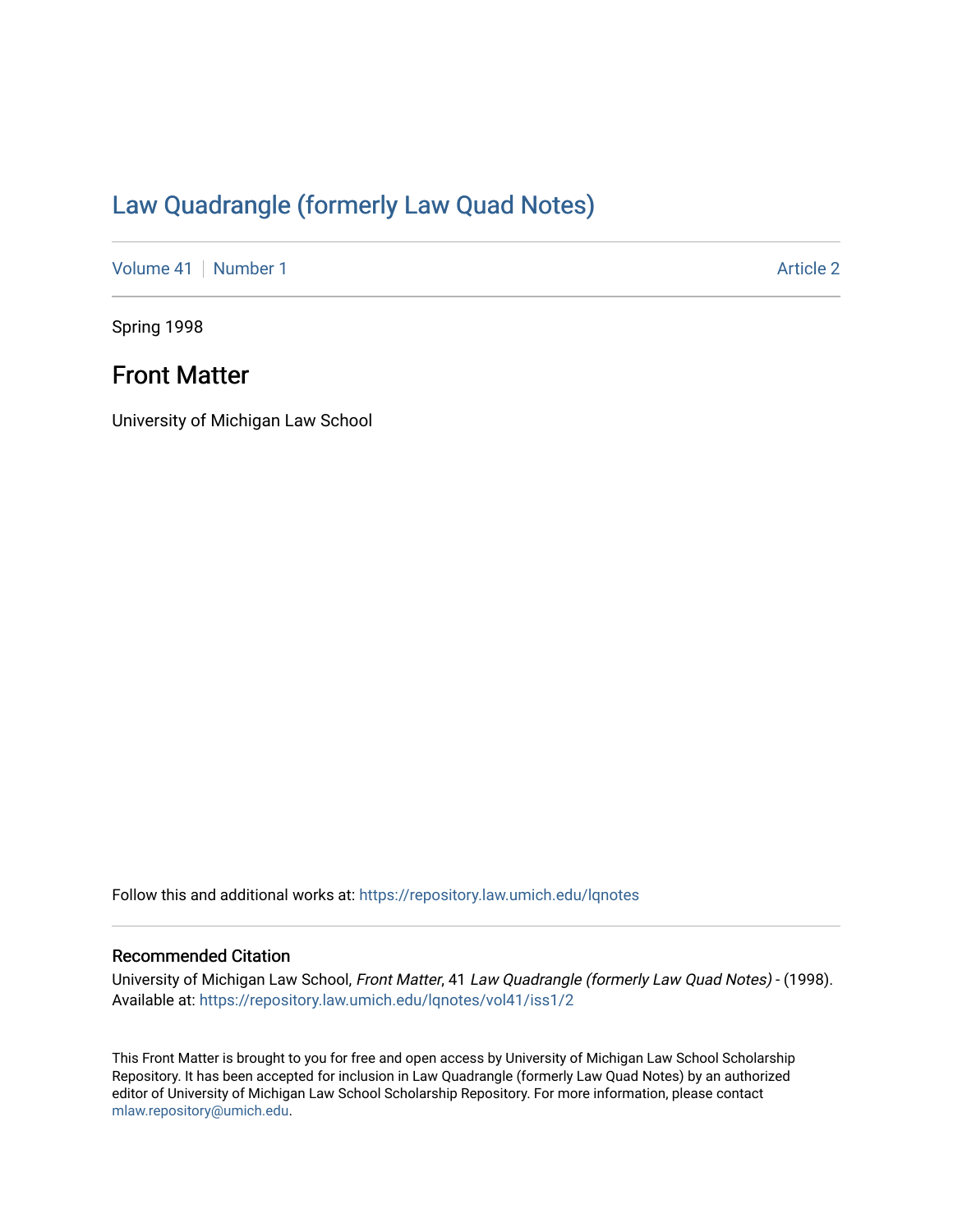### UNIVERSITY OF MICHIGAN LAW SCHOOL

| March 14             | Women's Professional Development         | Have you moved lately?        |
|----------------------|------------------------------------------|-------------------------------|
|                      | Workshop                                 | If you are a Law School       |
| March 16             | Current Issues in Critical Race Theory   | graduate, please send your    |
|                      | (Fourth in the series Understanding      | change of address to:         |
|                      | Race: (De)Constructing Paradigms and     |                               |
|                      | Implications for Legal Education).       | LAW SCHOOL                    |
|                      | Speakers: Berta Hernandez-Truyol,        | Development and               |
|                      | Professor of Law, St. John's University  | Alumni Relations              |
|                      | Law School; John O. Calmore,             | 721 S. State St.              |
|                      |                                          | Ann Arbor, MI 48104-3071      |
|                      | Professor of Law, University of North    |                               |
|                      | Carolina School of Law; and              | Non-alumni readers should     |
|                      | Frank H.Wu, '91, Assistant Professor     | write directly to:            |
|                      | of Law, Howard University Law School.    |                               |
|                      |                                          | LAW QUADRANGLE NOTES          |
| March 18 (tentative) | Elizabeth Long Bequest Dinner            | 919 Legal Research Building   |
|                      |                                          | Ann Arbor, MI 48109-1215      |
| <b>March 20-21</b>   | Jury Reform Symposium:                   |                               |
|                      | "Do Juries Work?"                        | Address all other news to:    |
|                      |                                          |                               |
| March 26             |                                          | Editor                        |
|                      | Dean's Forum with Barrie Loeks, '79,     | LAW QUADRANGLE NOTES          |
|                      | Chairman, Sony Theatres (by invitation)  | 1045 Legal Research Building  |
|                      |                                          | Ann Arbor, MI 48109-1215      |
| April 1              | International Law Workshop:              |                               |
|                      | Michel Waelbroeck, Liederkerke Wolters   | Telephone<br>734.647.3589     |
|                      | Waelbroeck & Kirkpatrick, Brussels       |                               |
|                      |                                          | Facsimile<br>734.764.8309     |
| April 2              | Dean's Forum with Arnold M.              |                               |
|                      | Nemirow, '69, Chairman and               | trogers@umich.edu             |
|                      | Chief Executive Officer, Bowater, Inc.   |                               |
|                      |                                          |                               |
|                      | (by invitation)                          |                               |
| April 4              | <b>Butch Carpenter Banquet</b>           |                               |
|                      |                                          |                               |
| April 14             | Dean's Forum with Robert B. Aikens, '79, | On the Cover:                 |
|                      | Chairman, Robert B. Aikens &             | Colors abound in front of the |
|                      | Associates, Inc. (by invitation)         | portico at the Lawyers Club.  |
|                      |                                          |                               |
| April 16             | Dean's Forum with Jack D. Sweet, '57,    | PHOTO BY D. C. GOINGS,        |
|                      | Chairman, Guardian Mortgage Co., Inc.    | UNIVERSITY PHOTO SERVICES.    |
|                      | (by invitation)                          |                               |
| April 23             | <b>Affirmative Action</b>                |                               |
|                      |                                          |                               |
|                      | (Final session in the series             |                               |
|                      | Understanding Race).                     |                               |
|                      | Speaker: Lani Guinier, Professor of Law, |                               |
|                      | University of Pennsylvania School        |                               |
|                      | of Law.                                  |                               |
|                      |                                          |                               |

*Continued on inside back cover*